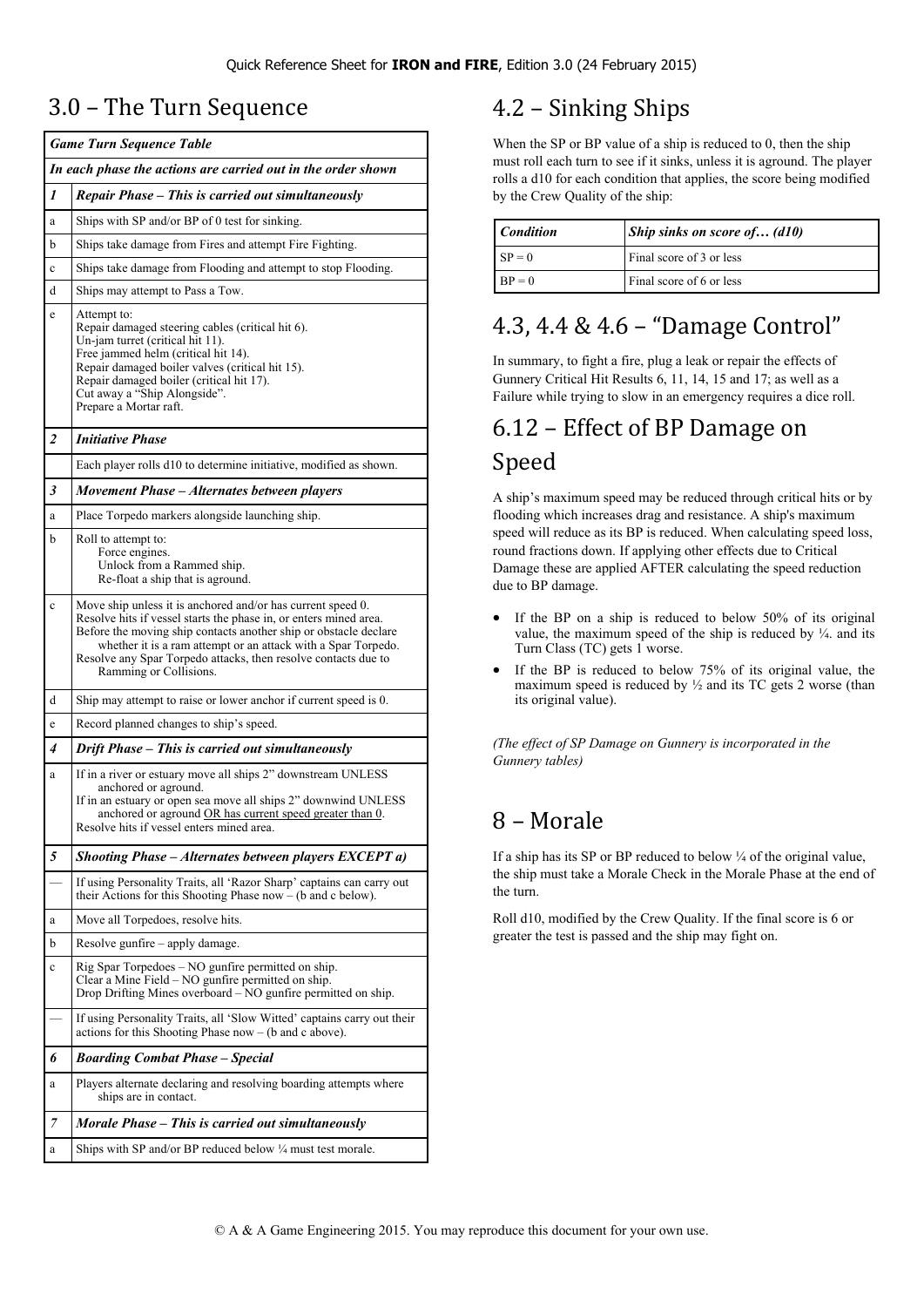| <b>Gunnery Table - American Civil War</b>                           |           |           |           |           |           |           |                          |                          |     |
|---------------------------------------------------------------------|-----------|-----------|-----------|-----------|-----------|-----------|--------------------------|--------------------------|-----|
| <b>Smoothbores</b>                                                  | 5"        | 10"       | 15"       | 20"       | 25"       | 30"       | 40"                      | 50"                      | DR  |
| up to 9 pdr                                                         | $3 + / 1$ | $4 + / 0$ | $7 + / 0$ |           |           |           |                          |                          | 1/1 |
| $12$ to $18$ pdr                                                    | $3 + / 1$ | $4 + / 1$ | $7 + 70$  |           |           |           |                          |                          | 1/1 |
| 20 to 24 pdr                                                        | $3 + 72$  | $3 + / 1$ | $5 + / 1$ | $7 + / 0$ | $9 + / 0$ |           |                          |                          | 1/1 |
| 30 to 36 pdr                                                        | $3 + / 3$ | $3 + / 3$ | $5 + 72$  | $7 + / 1$ | $9 + / 0$ |           |                          |                          | 1/2 |
| 8", 68 pdr                                                          | $3+/4$    | $3+/4$    | $5 + / 3$ | $7 + 72$  | $9+ / 1$  |           |                          |                          | 3/6 |
| 9", 80 pdr                                                          | $4 + 75$  | $3+/4$    | $4 + 4$   | $5 + / 3$ | $7 + 3$   | $9 + 72$  |                          |                          | 2/5 |
| 10", 120 pdr                                                        | $4 + 16$  | $3 + 75$  | $4 + 4$   | $5 + 4$   | $7 + 16$  | $9 + 72$  |                          |                          | 2/4 |
| 11", 170 pdr                                                        | $4+/6$    | $3 + 75$  | $4 + 4$   | $5 + 4$   | $7 + 3$   | $9 + 72$  |                          |                          | 2/4 |
| 15", 440 pdr                                                        | $4+/7$    | $3+/6$    | $4 + 16$  | $6 + 4$   | $8 + 74$  | $10 + 2$  |                          |                          | 3/9 |
| 20" and over                                                        | $4 + 10$  | $3+/9$    | $4 + 8$   | $6 + 16$  | $8 + 74$  |           |                          | $\overline{\phantom{0}}$ | 3/7 |
| <b>Rifles</b>                                                       | 5"        | 10"       | 15"       | 20"       | 25"       | 30"       | 40"                      | 50"                      | DR  |
| up to 3", 12 pdr                                                    | $3+/1$    | $3+/1$    | $4 + / 1$ | $5 + / 0$ | $7 + / 0$ | $8 + / 0$ | $\overline{\phantom{0}}$ | $\overline{\phantom{0}}$ | 1/1 |
| $3.6$ ", $20$ pdr                                                   | $3 + 72$  | $3 + 72$  | $4 + / 1$ | $5 + / 0$ | $7 + / 0$ | $8 + / 0$ |                          |                          | 1/1 |
| 4.2", 30 pdr                                                        | $3 + / 3$ | $3 + / 3$ | $4 + 2$   | $5 + / 1$ | $7 + / 0$ | $8 + / 0$ |                          |                          | 1/2 |
| 5.3", 64 pdr                                                        | $3+/4$    | $3+/4$    | $3 + / 3$ | $4 + / 3$ | $6 + 72$  | $7 + 1$   | $9 + / 0$                |                          | 2/3 |
| 6.4", 100 pdr                                                       | $3+/4$    | $3+/4$    | $3 + / 3$ | $4 + / 3$ | $6 + 72$  | $7 + 72$  | $9+1$                    |                          | 2/4 |
| 7", 120 pdr                                                         | $3 + 75$  | $3+/4$    | $3+/4$    | $4 + 4$   | $5 + / 3$ | $6 + 2$   | $8 + / 2$                | $9+ / 1$                 | 3/6 |
| 8", 150 pdr                                                         | $4 + 16$  | $3 + / 5$ | $3 + 75$  | $4 + 5$   | $6 + 4$   | $7 + 3$   | $9 + / 3$                | $10 + 3$                 | 2/5 |
| 9", 250 pdr                                                         | $4 + 7$   | $3+/6$    | $3+/6$    | $4 + 15$  | $6 + 75$  | $7 + 4$   | $9 + / 3$                | $10+/2$                  | 2/5 |
| $10$ ", $300$ pdr and over                                          | $4 + 8$   | $3+/7$    | $4+/6$    | $5 + / 6$ | $7 + 16$  | $8 + / 5$ | $10+/4$                  | $10 + 3$                 | 2/7 |
| 300 pdr (UK)*                                                       | $4 + 8$   | $3 + / 8$ | $4 + 8$   | $5 + 7$   | $7+ / 7$  | $8 + 76$  | $10 + 5$                 | $10 + 5$                 | 3/5 |
| * 300 pdr (UK) was fitted to CSS North Carolina and CSS Mississippi |           |           |           |           |           |           |                          |                          |     |

| <b>Gunnery Modifiers Table</b>                                                                                                                                                                                                                                                                                                                                                                         |                 |  |  |  |  |  |
|--------------------------------------------------------------------------------------------------------------------------------------------------------------------------------------------------------------------------------------------------------------------------------------------------------------------------------------------------------------------------------------------------------|-----------------|--|--|--|--|--|
| Condition                                                                                                                                                                                                                                                                                                                                                                                              | <b>Modifier</b> |  |  |  |  |  |
| Crew Quality                                                                                                                                                                                                                                                                                                                                                                                           | $+2$ to $-2$    |  |  |  |  |  |
| Target Very Large                                                                                                                                                                                                                                                                                                                                                                                      | $+2$            |  |  |  |  |  |
| Target Large<br>Target current speed 0, anchored or grounded                                                                                                                                                                                                                                                                                                                                           | $+1$            |  |  |  |  |  |
| Target Low Freeboard Vessel<br><b>Target Small</b><br>Target head on (within $30^{\circ}$ of straight ahead)<br>Target moving at more than 10 knots<br>Shooting ship is "Steamed"<br>Shooting ship is on fire<br>Shooting ship SP reduced below 1/2<br><b>Special Optional Gunnery Modifiers*</b><br>Gun is in a Casemate<br>Gun over 15" with slow rate of fire<br>Gun in a turret with slow traverse | $-1$            |  |  |  |  |  |
| <b>Target Very Small</b><br><b>Target Partially Concealed</b><br>Firing at night on a non-illuminated target<br>Shooting ship SP reduced below 1/4<br>Target has shone a searchlight at the shooting ship at<br>night                                                                                                                                                                                  | $-2$            |  |  |  |  |  |
| * These modifiers are only used if players have agreed to use the 'Liberal'<br>interpretation of the optional special gunnery rules.                                                                                                                                                                                                                                                                   |                 |  |  |  |  |  |

| <b>Hit Location Table</b> |                                     |                              |                                                                                        |  |  |  |  |  |  |
|---------------------------|-------------------------------------|------------------------------|----------------------------------------------------------------------------------------|--|--|--|--|--|--|
| <b>Monitors</b>           | <b>Broadside</b><br><b>Warships</b> | <b>Other</b><br><b>Ships</b> | <b>Location</b>                                                                        |  |  |  |  |  |  |
| $1$ to $3$                | $1 \text{ to } 6$                   | $1$ to $7$                   | Hull hit, Reduce SP by DR                                                              |  |  |  |  |  |  |
| $4-6$                     |                                     | 8                            | Weapon/Turret Hit, lose one gun<br>from engaged side if AT is<br>exceeded.             |  |  |  |  |  |  |
| $7-9$                     | 8.9                                 | 9                            | Weapon/Turret Hit, lose one gun<br>from engaged side if AT is<br>equalled or exceeded. |  |  |  |  |  |  |
| 10                        | 10                                  | 10                           | Critical hit                                                                           |  |  |  |  |  |  |
|                           |                                     |                              | See the Hit Location section for details of how these effects are applied.             |  |  |  |  |  |  |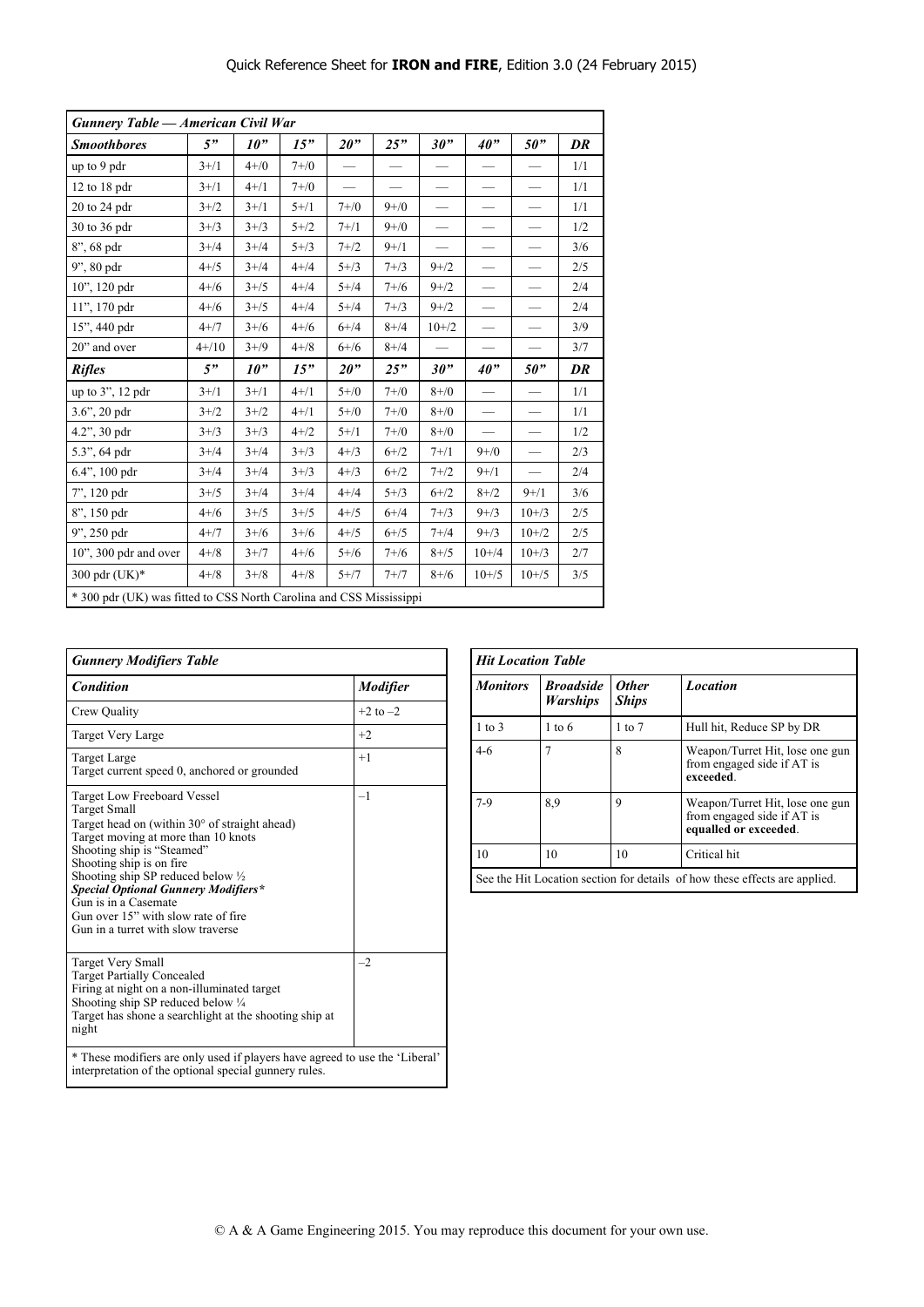| <b>Gunnery Table — Generic</b> |            |                 |            |            |                               |           |           |                 |     |
|--------------------------------|------------|-----------------|------------|------------|-------------------------------|-----------|-----------|-----------------|-----|
| <b>Smoothbores</b>             | 5"         | 10 <sup>9</sup> | 15"        | 20"        | 25"                           | 30"       | 40"       | 50"             | DR  |
| up to 9 pdr                    | $3 + / 1$  | $4 + / 0$       | $7 + / 0$  |            |                               |           |           |                 | 1/1 |
| $12$ to $18$ pdr               | $3 + / 1$  | $4 + / 1$       | $7 + / 0$  |            | $\overbrace{\phantom{12333}}$ |           |           |                 | 1/1 |
| $20$ to $24$ pdr               | $3 + 72$   | $3 + / 1$       | $5 + / 1$  | $7 + / 0$  | $9 + / 0$                     |           |           |                 | 1/1 |
| 30 to 36 pdr                   | $3+/4$     | $3 + / 3$       | $5 + 72$   | $7 + 1$    | $9 + / 0$                     |           |           |                 | 1/2 |
| 7" to 8", 40 to 68 pdr         | $3+/4$     | $3+/4$          | $5 + 4$    | $7 + 3$    | $9 + / 3$                     | -         |           |                 | 3/6 |
| 9" to 10", 120 pdr             | $4 + / 5$  | $3+/4$          | $4 + 4$    | $5 + 4$    | $7 + 3$                       | $9 + 2$   |           |                 | 2/4 |
| 11", 170 pdr                   | $4+/6$     | $3+/5$          | $4 + 4$    | $5 + 4$    | $7 + 4$                       | $9 + / 3$ |           |                 | 2/4 |
| 12" to 15", 440 pdr            | $4 + 7$    | $3+/6$          | $4+/6$     | $6 + / 5$  | $8 + 4$                       | $10 + 73$ | $10 + 2$  |                 | 3/6 |
| 16" and over                   | $4+/10$    | $3+/9$          | $4 + 8$    | $6+7$      | $8 + 76$                      | $10+/4$   | $10 + 73$ |                 | 3/7 |
| <b>Rifles</b>                  | 5"         | 10"             | 15"        | 20"        | 25"                           | 30"       | 40"       | 50 <sup>"</sup> | DR  |
| up to 3", 12 pdr               | $3+/1$     | $3+/1$          | $4 + / 1$  |            |                               |           |           |                 | 1/1 |
| $3.6$ ", $20$ pdr              | $3 + 72$   | $3 + 72$        | $4 + / 1$  |            |                               |           |           |                 | 1/1 |
| 4.2", 30 pdr                   | $3+/4$     | $3 + / 3$       | $4 + 72$   | $5 + / 1$  |                               |           |           |                 | 1/2 |
| 6.4", 100 pdr                  | $3 + 75$   | $3+/4$          | $3+/4$     | $4 + 14$   | $6 + / 3$                     | $7 + 3$   | $9 + 2$   | $10+1$          | 2/4 |
| 7", 120 pdr                    | $3+/6$     | $3+/6$          | $3+/5$     | $4 + 5$    | $5 + 4$                       | $6 + 4$   | $8 + 4$   | $9 + / 3$       | 3/6 |
| 8", 150 pdr                    | $4 + 7$    | $3+/7$          | $3+/6$     | $4 + 75$   | $6 + 75$                      | $7 + 14$  | $9 + 4$   | $10 + 3$        | 2/5 |
| $9$ ", 250 pdr                 | $4 + 7$    | $3+/7$          | $3+/7$     | $4+/6$     | $6 + /5$                      | $7 + 15$  | $9+/4$    | $10+/3$         | 2/5 |
| 10" to 11", 350 pdr            | $4 + 8$    | $3 + 8$         | $4 + 8$    | $5 + 7$    | $7 + 16$                      | $8 + / 5$ | $10 + 5$  | $10+/4$         | 2/4 |
| 300 pdr (UK)                   | $4 + 8$    | $3 + / 8$       | $4 + 8$    | $5 + 7$    | $7+ / 7$                      | $8 + 16$  | $10 + 5$  | $10 + 5$        | 3/5 |
| $12$ ", 450 pdr                | $4 + / 9$  | $3 + / 9$       | $4 + 8$    | $5 + 8$    | $7+ / 7$                      | $8 + 76$  | $10 + 5$  | $10 + 5$        | 3/6 |
| 15", 600 pdr                   | $4 + 10$   | $3 + / 9$       | $4 + 8$    | $5 + 8$    | $7+7$                         | $8 + 16$  | $10 + 5$  | $10 + 5$        | 3/7 |
| 16" and over<br>over 600 pdr   | $4 + / 14$ | $3+/13$         | $4 + / 12$ | $5 + / 10$ | $7 + 18$                      | $8 + 7$   | $10+/6$   | $10 + 5$        | 4/8 |

| <b>Gunnery Modifiers Table</b>                                                                                                                                                                                                                                                                                                                                                                    |                 |  |  |  |  |  |  |
|---------------------------------------------------------------------------------------------------------------------------------------------------------------------------------------------------------------------------------------------------------------------------------------------------------------------------------------------------------------------------------------------------|-----------------|--|--|--|--|--|--|
| <b>Condition</b>                                                                                                                                                                                                                                                                                                                                                                                  | <b>Modifier</b> |  |  |  |  |  |  |
| Crew Quality                                                                                                                                                                                                                                                                                                                                                                                      | $+2$ to $-2$    |  |  |  |  |  |  |
| Target Very Large                                                                                                                                                                                                                                                                                                                                                                                 | $+2$            |  |  |  |  |  |  |
| Target Large<br>Target current speed 0, anchored or grounded                                                                                                                                                                                                                                                                                                                                      | $+1$            |  |  |  |  |  |  |
| Target Low Freeboard Vessel<br>Target Small<br>Target head on (within 30° of straight ahead)<br>Target moving at more than 10 knots<br>Shooting ship is "Steamed"<br>Shooting ship is on fire.<br>Shooting ship SP reduced below $\frac{1}{2}$<br><b>Special Optional Gunnery Modifiers*</b><br>Gun is in a Casemate<br>Gun over 15" with slow rate of fire<br>Gun in a turret with slow traverse | $-1$            |  |  |  |  |  |  |
| <b>Target Very Small</b><br><b>Target Partially Concealed</b><br>Firing at night on a non-illuminated target<br>Shooting ship SP reduced below 1/4<br>Target has shone a searchlight at the shooting ship at<br>night                                                                                                                                                                             | $-2$            |  |  |  |  |  |  |
| * These modifiers are only used if players have agreed to use the 'Liberal'<br>interpretation of the optional special gunnery rules.                                                                                                                                                                                                                                                              |                 |  |  |  |  |  |  |

| <b>Hit Location Table</b>                                                  |                                     |                              |                                                                                        |  |  |  |  |  |
|----------------------------------------------------------------------------|-------------------------------------|------------------------------|----------------------------------------------------------------------------------------|--|--|--|--|--|
| <b>Monitors</b>                                                            | <b>Broadside</b><br><b>Warships</b> | <b>Other</b><br><b>Ships</b> | <b>Location</b>                                                                        |  |  |  |  |  |
| $1$ to $3$                                                                 | $1 \text{ to } 6$                   | $1 \text{ to } 7$            | Hull hit, Reduce SP by DR                                                              |  |  |  |  |  |
| $4-6$                                                                      | 7                                   | 8                            | Weapon/Turret Hit, lose one gun<br>from engaged side if AT is<br>exceeded.             |  |  |  |  |  |
| $7-9$                                                                      | 8.9                                 | 9                            | Weapon/Turret Hit, lose one gun<br>from engaged side if AT is<br>equalled or exceeded. |  |  |  |  |  |
| 10                                                                         | 10                                  | 10                           | Critical hit                                                                           |  |  |  |  |  |
| See the Hit Location section for details of how these effects are applied. |                                     |                              |                                                                                        |  |  |  |  |  |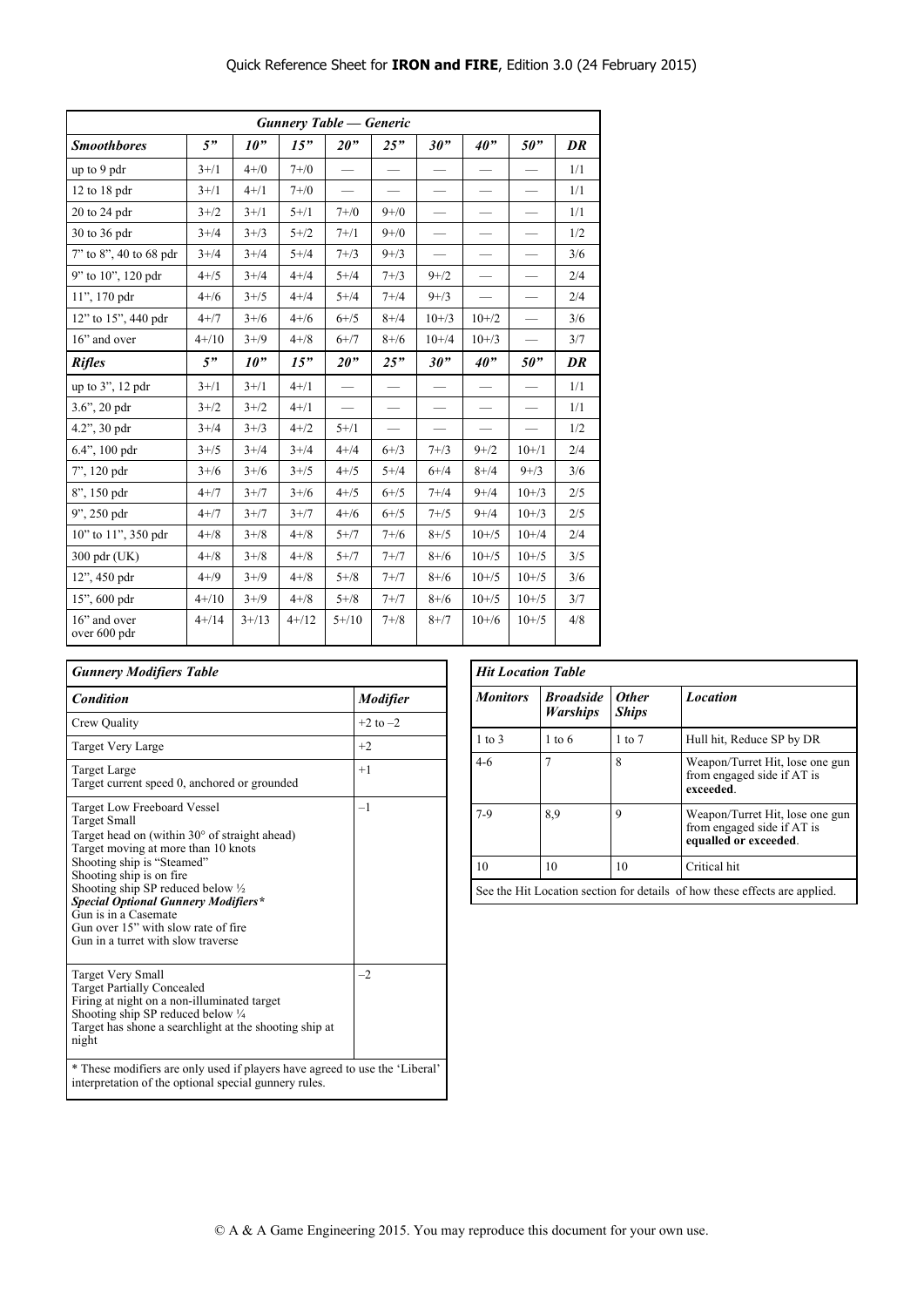#### Quick Reference Sheet for **IRON and FIRE**, Edition 3.0 (24 February 2015)

| <b>Gunnery Table — Austria</b> |          |                 |           |           |           |           |     |     |     |
|--------------------------------|----------|-----------------|-----------|-----------|-----------|-----------|-----|-----|-----|
| <b>Smoothbores</b>             | 5"       | 10 <sup>9</sup> | 15"       | 20"       | 25"       | 30"       | 40" | 50" | DR  |
| up to 12 pdr                   | $2 + 14$ | $3 + 14$        | $5 + 4$   | $8 + / 3$ | $10 + 3$  |           |     |     | 2/4 |
| $30$ pdr                       | $2+/4$   | $3 + 4$         | $5 + 4$   | $7 + 3$   | $9 + / 3$ |           |     |     | 2/5 |
| 48 pdr                         | $2+/4$   | $3 + / 3$       | $5 + 72$  | $7+1$     | $9 + / 0$ |           |     |     | 3/6 |
| <b>Rifles</b>                  | 5"       | 10 <sup>9</sup> | 15"       | 20"       | 25"       | 30"       | 40" | 50" | DR  |
| up to 6 pdr                    | $2+1$    | $4 + / 1$       | $6 + / 0$ | $8 + / 0$ |           |           |     |     | 1/2 |
| $12$ pdr                       | $2+1$    | $3 + 11$        | $5 + / 1$ | $6 + / 0$ | $8 + / 0$ | $10 + 70$ |     |     | 2/3 |
| $24$ pdr                       | $2 + 15$ | $3+/4$          | $4 + 4$   | $5 + 4$   | $7 + 3$   | $9 + / 3$ |     |     | 3/6 |
| 48 pdr                         | $2+/6$   | $3+/5$          | $4 + 15$  | $5 + 4$   | $6+/-4$   | $8 + / 3$ |     |     | 2/5 |

| <b>Gunnery Table — Italy</b> |          |                 |          |                       |           |           |                 |          |     |
|------------------------------|----------|-----------------|----------|-----------------------|-----------|-----------|-----------------|----------|-----|
| <b>Smoothbores</b>           | 5"       | 10 <sup>2</sup> | 15"      | 20 <sup>2</sup>       | DR        |           |                 |          |     |
| up to $16 \text{ cm}$        | $2 + 14$ | $3+/4$          | $5 + 14$ | $7 + 3$               | $9 + 72$  |           |                 |          | 2/4 |
| $20 \text{ cm}$              | $2 + 14$ | $3+/4$          | $5 + 14$ | $7 + 3$               | $9 + / 3$ |           |                 |          | 2/5 |
| 20 cm Howitzer               | $2+1/2$  | $3 + 2$         | $5 + 72$ | Special to 60"/ Pen 2 |           |           |                 |          |     |
| <b>Rifles</b>                | 5"       | 10 <sup>2</sup> | 15"      | 20"                   | 25"       | 30"       | 40 <sup>o</sup> | 50"      | DR  |
| up to $12 \text{ cm}$        | $2 + 14$ | $3 + / 3$       | $4 + 72$ | $5 + 1$               | $7 + / 0$ | $8 + / 0$ |                 |          | 2/3 |
| $16 \text{ cm}$              | $2 + 14$ | $3+/4$          | $3+/4$   | $4 + 14$              | $5 + 73$  | $6 + 3$   | $8 + 72$        | $9+1$    | 2/5 |
| 16 cm Banded                 | $2+/6$   | $3+/5$          | $3 + 15$ | $4 + 14$              | $5 + 3$   | $6 + 3$   | $8 + 72$        | $9+1$    | 3/6 |
| 20 cm Armstrong              | $2+/6$   | $3+/6$          | $3 + 15$ | $4 + 15$              | $6+/-4$   | $7 + 14$  | $9 + / 3$       | $10+2$   | 3/5 |
| 25 cm Armstrong              | $2+7$    | $3+/7$          | $4+/7$   | $5+/6$                | $7 + 15$  | $8 + / 5$ | $10+/4$         | $10 + 3$ | 4/6 |

| <b>Gunnery Modifiers Table</b>                                                                                                                                                                                                                                                                                                                                                                         |                 |  |  |  |  |  |
|--------------------------------------------------------------------------------------------------------------------------------------------------------------------------------------------------------------------------------------------------------------------------------------------------------------------------------------------------------------------------------------------------------|-----------------|--|--|--|--|--|
| Condition                                                                                                                                                                                                                                                                                                                                                                                              | <b>Modifier</b> |  |  |  |  |  |
| Crew Quality                                                                                                                                                                                                                                                                                                                                                                                           | $+2$ to $-2$    |  |  |  |  |  |
| Target Very Large                                                                                                                                                                                                                                                                                                                                                                                      | $+2$            |  |  |  |  |  |
| <b>Target Large</b><br>Target current speed 0, anchored or grounded                                                                                                                                                                                                                                                                                                                                    | $+1$            |  |  |  |  |  |
| Target Low Freeboard Vessel<br><b>Target Small</b><br>Target head on (within $30^{\circ}$ of straight ahead)<br>Target moving at more than 10 knots<br>Shooting ship is "Steamed"<br>Shooting ship is on fire<br>Shooting ship SP reduced below 1/2<br><b>Special Optional Gunnery Modifiers*</b><br>Gun is in a Casemate<br>Gun over 15" with slow rate of fire<br>Gun in a turret with slow traverse | $-1$            |  |  |  |  |  |
| <b>Target Very Small</b><br><b>Target Partially Concealed</b><br>Firing at night on a non-illuminated target<br>Shooting ship SP reduced below 1/4<br>Target has shone a searchlight at the shooting ship at<br>night                                                                                                                                                                                  | $-2$            |  |  |  |  |  |
| * These modifiers are only used if players have agreed to use the 'Liberal'<br>interpretation of the optional special gunnery rules.                                                                                                                                                                                                                                                                   |                 |  |  |  |  |  |

| <b>Hit Location Table</b>                                                  |                                     |                              |                                                                                        |  |  |
|----------------------------------------------------------------------------|-------------------------------------|------------------------------|----------------------------------------------------------------------------------------|--|--|
| <b>Monitors</b>                                                            | <b>Broadside</b><br><b>Warships</b> | <b>Other</b><br><b>Ships</b> | <b>Location</b>                                                                        |  |  |
| $1$ to $3$                                                                 | $1 \text{ to } 6$                   | $1$ to $7$                   | Hull hit, Reduce SP by DR                                                              |  |  |
| $4-6$                                                                      |                                     | 8                            | Weapon/Turret Hit, lose one gun<br>from engaged side if AT is<br>exceeded.             |  |  |
| $7-9$                                                                      | 8,9                                 | 9                            | Weapon/Turret Hit, lose one gun<br>from engaged side if AT is<br>equalled or exceeded. |  |  |
| 10                                                                         | 10                                  | 10                           | Critical hit                                                                           |  |  |
| See the Hit Location section for details of how these effects are applied. |                                     |                              |                                                                                        |  |  |